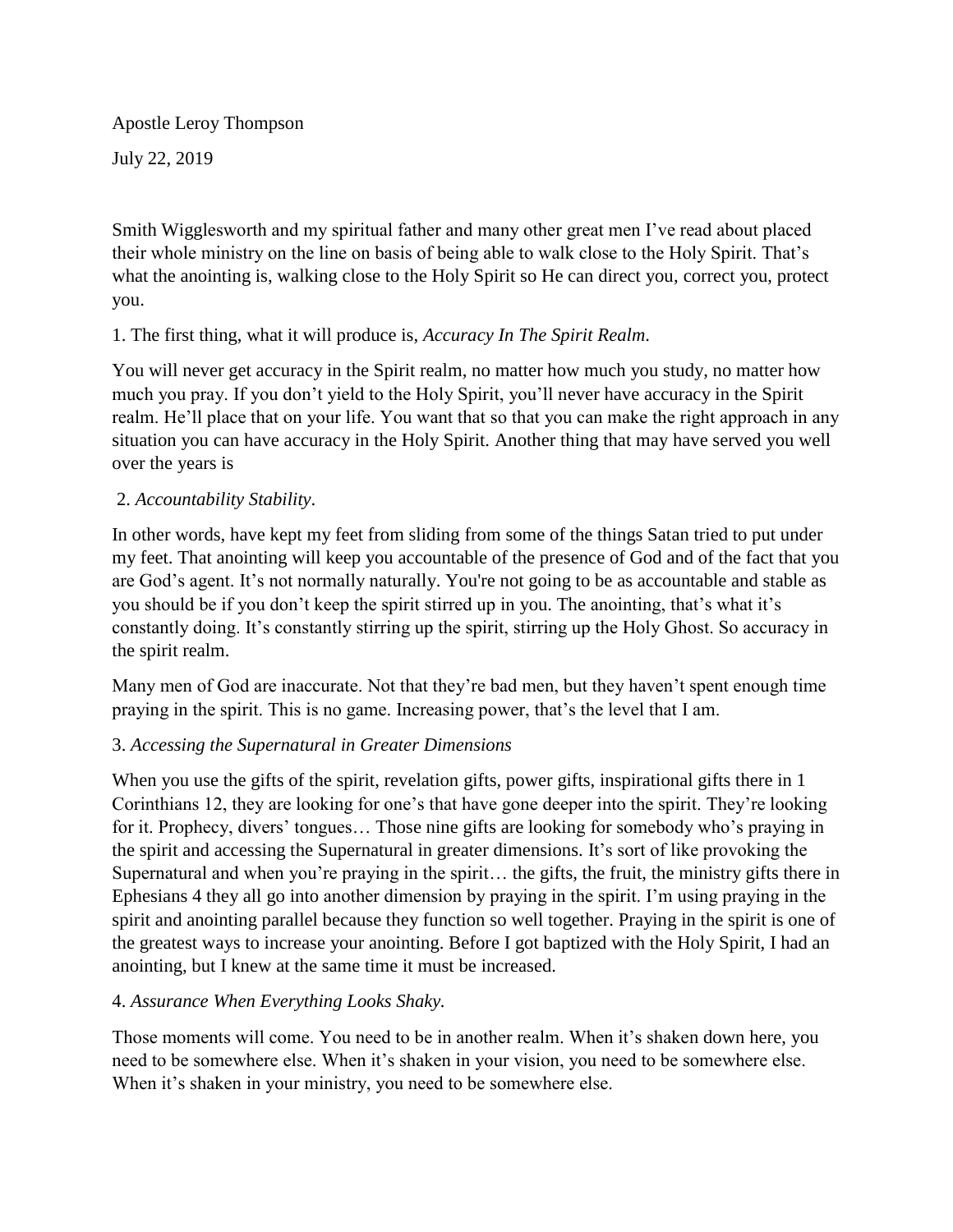In the presence of God, In the person of the Holy Spirit, in time that you've spent with God, when you walk into that dilemma, when you walk into that situation, you're going to be a different person. You're not going to be on the same page of fear, worry, anxiety, and how. He's always going to bring you out. But you've got to be stable for those who follow you. Sort of like when the lights went out, just act like nothing happened. That's God's business. If He wants the lights to go out, let them go out. He doesn't mind that, God don't mind that. So assurance when everything looks shaky. Make sure you spend enough time praying in the spirit. I spend at least an hour sometimes. I'll take 15 minutes intervals, when I'm by myself. I set my clock for 15 minutes and pray in the Holy Ghost.

Never make it religious, routine, or ritual. Know that the anointing (1 John 2:27) is talking about revelation. It's talking about being taught things. (John 16: 13-14). Turn to 1 John 2:27, that is so important! The anointing comes from your efforts to walk deeper with the Holy Spirit. That's where it comes from. If you make an effort, He'll meet you. The Beatitudes covers the full spectrum of Jesus' ministries. We have to take the initiative whether we feel like it or not. For lack of better words, be different! Don't be like everybody else. You want to be in the presence of God. Not arrogance, but a show-er. Live on the cutting edge in the spirit. The anointing, praying in the spirit, and spending time with God. Routine is bad. When you're praying in tongues, God is speaking to you, His Holy Ghost language so the spiritual language, the divine language and that's what He wants from you.

## 5. *Awaken To the Moves in the Spirit.*

Most people sleeping when the Spirit moving. They don't know what it is. They think its emotions, so they get wrapped up in flesh. But really when the Spirit is moving, you just need to move right along with the Spirit. Because, He's about to give you your answer or give you direction for the next 3 years of your life. Extravagant and the unusual and infinite unlimited work of the Holy Spirit is so powerful when you're in tune. Most times you're out of tune. Unless a man spends a lot of time praying on the spirit and yielding to the Holy Ghost. Whether you feel something or not it doesn't make no difference.

My dad and I had a relationship. A lot of times, he was moving in the spirit and I was moving with him. Most of the other people weren't there. One night they were jumping but they weren't in the realm. It looked like the same thing, but evidence and results and manifestation and demonstration proved different. Somebody got something that somebody else didn't get. Everybody was jumping. Awaken to moves in the spirit.

6. When you walk in the anointing, that's the Holy Spirit and spending time with God. You will *Be Aware of Danger Towards Your Vision*.

You will be aware. You'll know that something is about to happen. You'll spend more time with God so that when it comes it can't have the effect that it would've had if you were dull. This is what I've been doing for years. Leroy has watch me, I pastor almost with ease. But, I spend a lot of time in the spirit. Danger will come up, accusations will come up. But you'll be aware of danger towards your vision.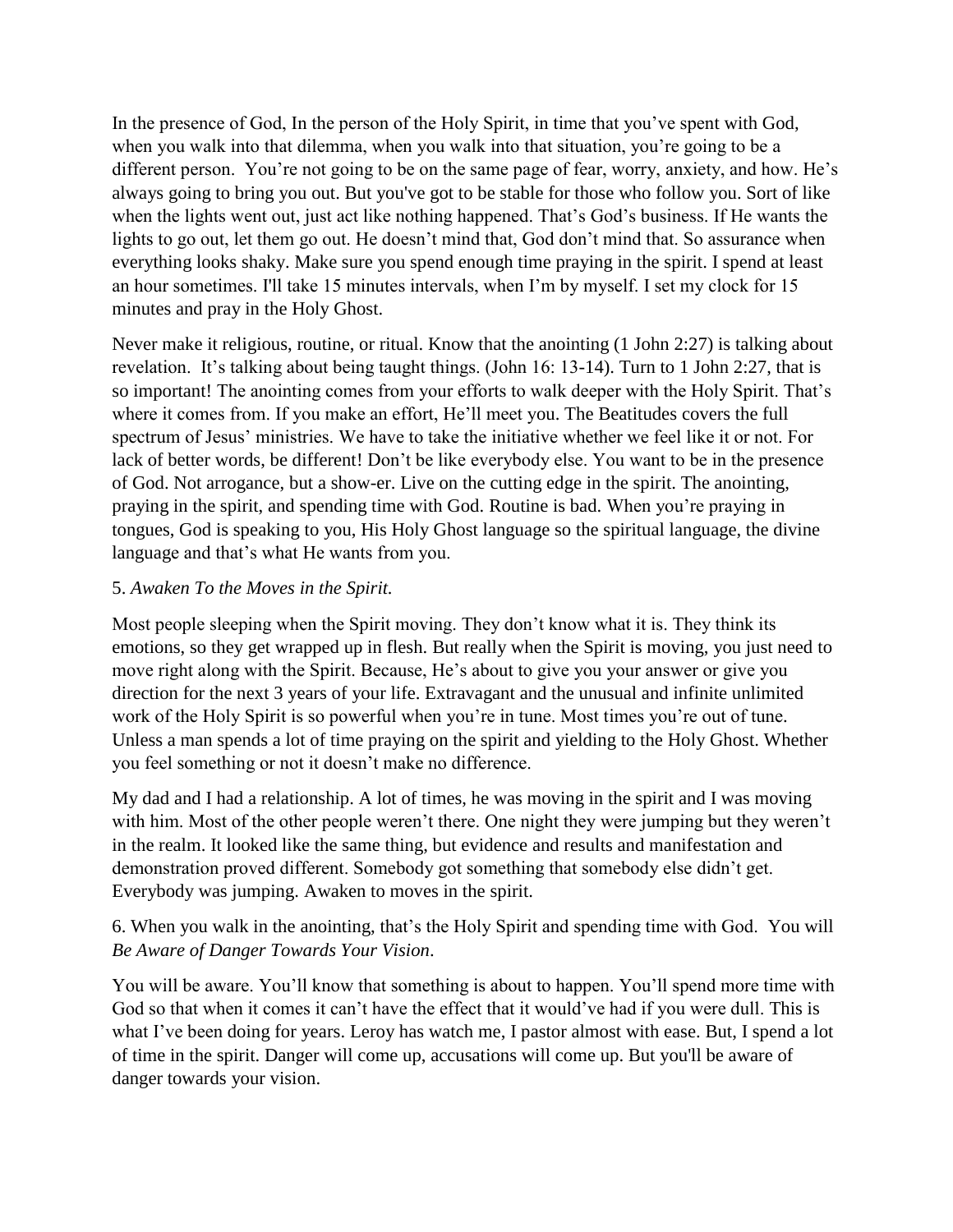#### 7. *Staying Alert.*

If someone drops something in the spirit, you need to know that they dropped it. If somebody picked, you need to know they picked it up. Improper moves in the spirit, and improper prophecy, and improper divers kinds of tongues, you need to be alert to know how to shut that down. You ought to shut that thing down. That's the anointing. If you're not alert you ought to shut it down because you're going to mess up. Or miss it. Or congratulate it . When you're anointed, you're aware of that.

My spiritual father, he was ahead of the pack. He sat among the Brethren and they didn't know where he was. Good men, they could preach and teach, had good ministries but they didn't know where he was, they had no idea where he was. Because he cared about the closet. Most of us with our ministry go into the closet { 13:58 }.We want to be too natural and too normal with everybody else. Brother Hagin, when he stepped out of the closet they knew that he wasn't playing no games and that he was different.

## 8. *Allowing the Holy Ghost to Take You to Levels That You Have Never Seen.*

Always up level. If you get satisfied with your success, you get satisfied with people, numbers, money, and size, if you get satisfied with that, you'll make a great mistake because you will have great regrets. There were places that you could have walked and never been. The levels must change! If the levels don't change in the anointing... If you're not aware that levels are changing and that you are getting to some places that you've never been before, almost trembling places, fearful places, the fear of the Lord. God can take you into some rooms you ain't never been in them rooms before, you look around, it don't look familiar here. " I don't know what to do." That's exactly where he wants you! You walk in a room and you don't know where the switches, so he gives you a new switch. A familiar switch, anybody gone flip it. There are times, you don't know when, there are times, He can take you into a room, in a realm. Sometimes things happen to you, and you're disturbed in the natural because you can't explain it. But there again, here's another thing now, a man who is in that realm of the anointing, he will get it. You might have to explain something to another fella in 9 months and he'd never get it. That's the way Brother Hagin and I was. He'd make a statement in the spirit and I, was on to it. He'd move, I'd move. Then some other people would try to get in their emotions. Allowing the Holy Ghost to take you to other levels that you've never seen. That spells F-R-E-S-H. Your message will get stale. Your ministry will be common. You'll be put on the scale with everybody else unless that cutting edge anointing is flowing. Get that thing flowing, aint no telling what's going to happen, when its going to happen, or how it's going to happen.

## 9. *Accusations Are Dissipating*

Because it can't catch a hold of you to get you involved because your attitude and your action are held in place even when there are accusations. Because you are in the anointing and accusations can't come up to that level, it can only attack your flesh and what is seen. But, in the spirit world, you're in control and finally that accusation will be annihilated by the power of the Holy Ghost. We all know He will never let you down. We all know that we have partnership. You know we have a relationship, but partnership and fellowship is so important. The Holy Ghost hungers for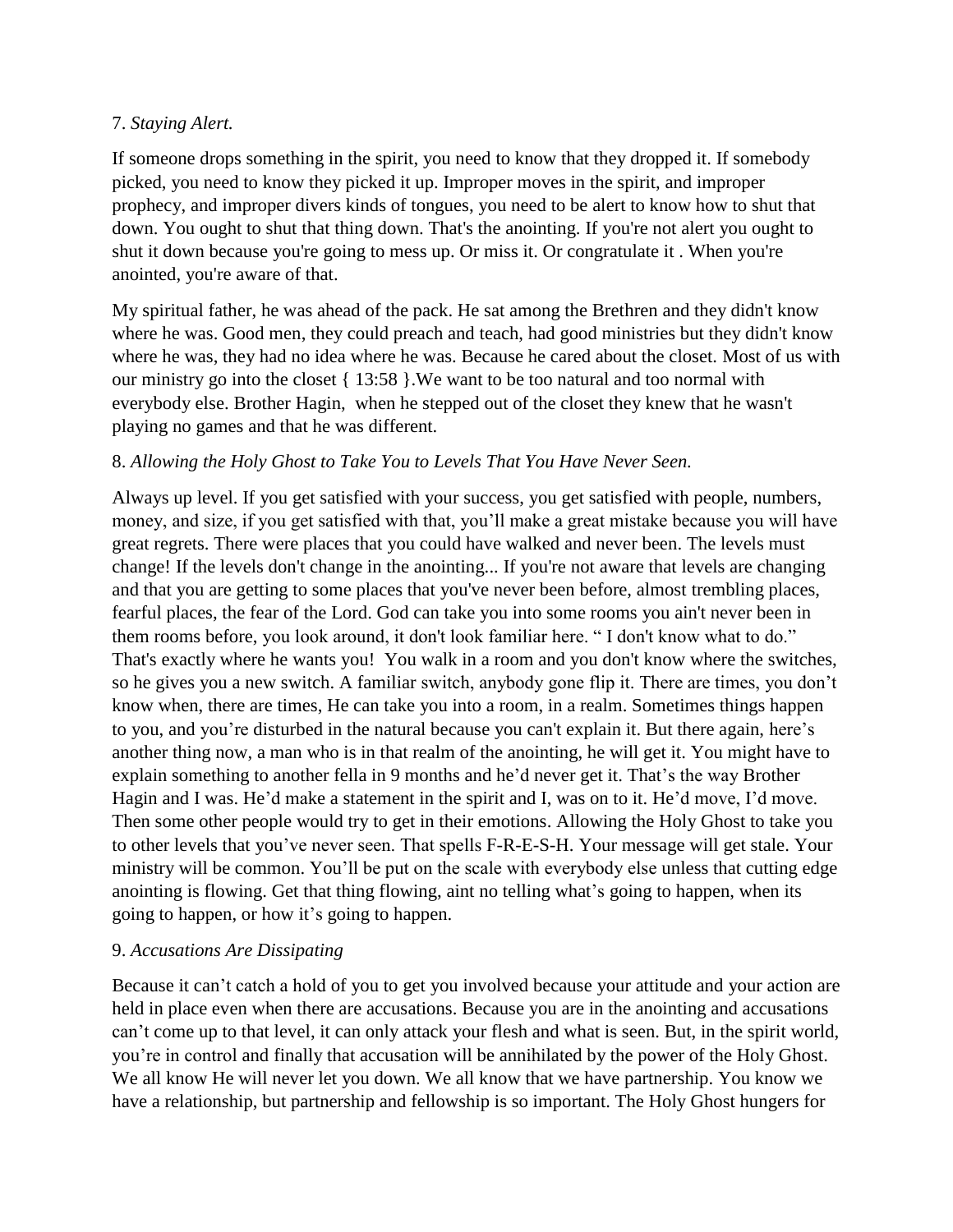fellowship. That's why He don't want to give you stuff that'll take you from Him. Because our lives now, the calling on our lives, our lives no longer belong to us. Give what you have to Him… Accusations are dissipating.

#### 10. *Atmospheres Are Impregnated.*

When you're anointed, and you spend time properly with God, when you walk in the atmosphere, it becomes impregnated with His presence. And people know it. And you become more accessible. You can access people's soul and their spirit when you walk in that room, that atmosphere is changed. It's impregnated not by you, but the Holy Ghost. and people will know it. You know...and you know you can go and put a scripture to all of these, I may do it later on.

## *11. Asset and a System Become Clear*.

You always know you not by yourself. Asset , that means what He has already provided for you, and a system become clear no matter what it look like because you in the spirit. John said I was in the spirit on the Lord's day and I saw. See, if you not in the spirit, you can be in the scripture, but if you not in the spirit, you not going see nothing. You don't say a whole lot because you ain't seeing nothing, so what you saying is really not even that important.

#### *12. Astonishing Truth Will Become Available.*

Where you just be astonished at some of the truth, Back to 1 John 2:27 you're a teacher of truth and it shall not lie… And then Jesus, the anointing of within (1 John 2:27) and the anointing upon. (Luke 4:18)

The anointing within is to stir you up, get you ready. The anointing of all is for the ministry. That's the input and output. See you alone with God is the input, and then when you gotta put out, the output, the anointing will be upon.

See don't ever think you are wasting time when you spend time with God because it goes into your account. And when you need to make withdrawals, its right there. Its always... I heard somebody say, "You're not spending time when you with God, you're investing." If you're spending, nothing coming back but the investing, there's dividend that'll come back...interest.

And when it comes back... Just like when you put money in the bank , when you spend time with God, you making a deposit and there will come a moment that you need to make withdrawals. But if you ain't putting nothing in, you ain't getting nothing out. Who are you?! ...spending time is so important.

I think those 12 things and those 3 verses, the value of the anointing, you'd be amazed how the men and women all over the world have no idea about these 12 things, these points that we're talking about now. Then when you meditate, you're going to see more, you can put a lot of scriptures to them. But they will be valuable to you because the spirit is addressing them right now. Accuracy, accountability, accessing, the showing, awaken, aware, alert, allowing the Holy Ghost to take you to another level, accusations dissipated, atmosphere impregnated, asset, that has all been available to you.

The gifts of the spirit, you have access to them. Astonishing truth will become available. Astonishing truth, truth that you would not touch unless the anointing take you there.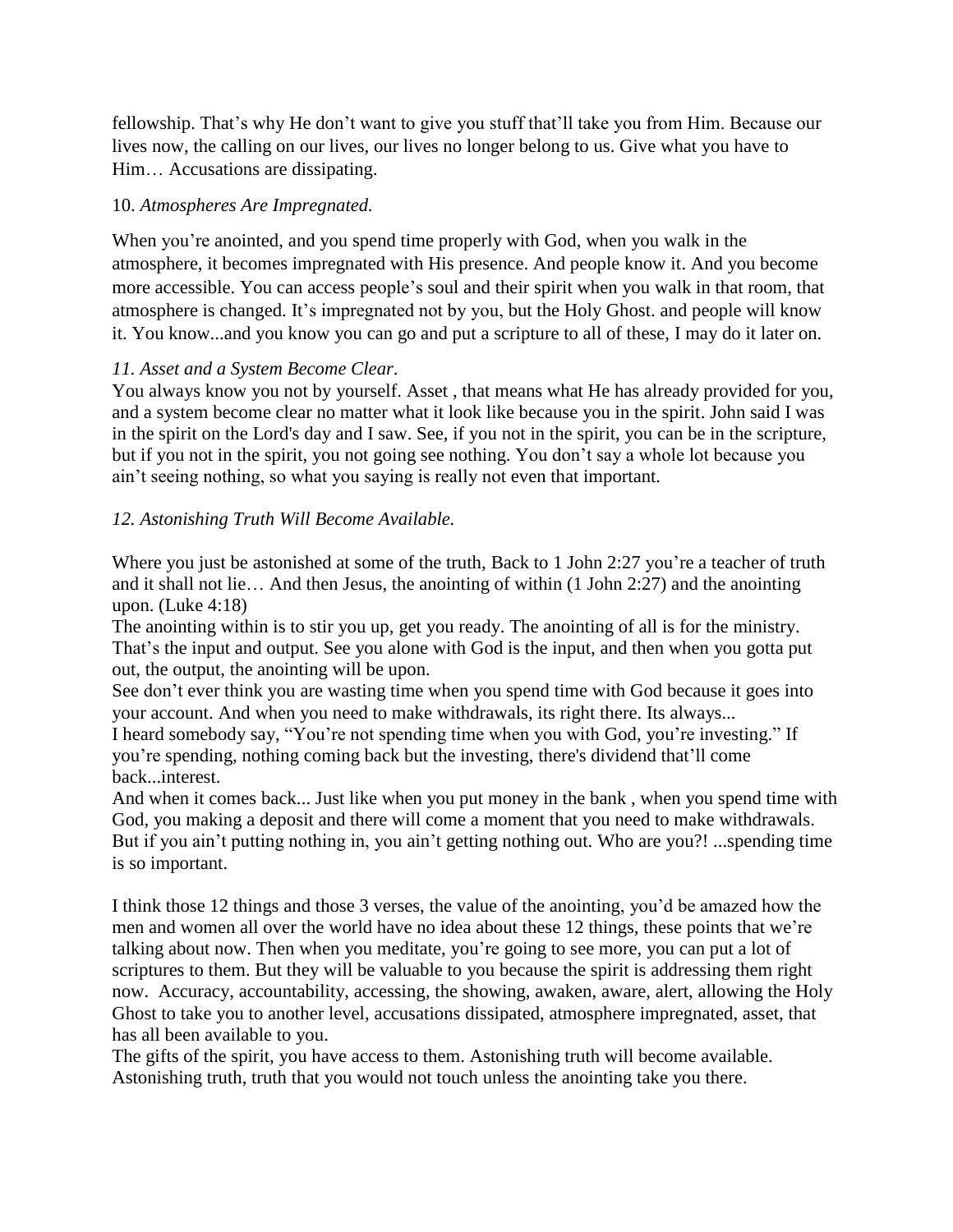And I like romans 5:1-5, it so powerful. And then Romans 4:16, powerful. These boys messed up the grace message. They didn't know what they were doing, because they didn't have the anointing, they were on the outside messing with scripture. Remember that? That'll get you in trouble. Those scriptures, "the words that I speak to you, they are spirit and life". So don't come messing round here in the natural, and think you're going to comprehend this like an English book, Or like it's normal. It's not normal, that's a spiritual book! When you go in there you're going to have to have the Holy Ghost assistance. But Romans 5:1-5, gives us the greatest lesson of accessing, how to access and how to maintain. And it also reveals to us that there would be some shaky moments, in flight! That's just the cloud, you'll be over it before you know it. David read that Romans 5:1-5. Reply: Yes sir! - 1 Therefore being justified by faith, we have peace with God through our Lord Jesus Christ: 2 By whom also we have access by faith into this grace wherein we stand, Apostle: So we are Justified by faith and have access by faith! ...Go head.) and rejoice in hope of the glory of God. 3 And not only so, but we glory in tribulations also: knowing that tribulation worketh patience; 4 And patience, experience; and experience, hope: 5 And hope maketh not ashamed; because the love of God is shed abroad in our hearts by the Holy Ghost which is given unto us.

Now, when you talk about the anointing, the value of Love cannot be expressed wide or deep enough. Love is a masterpiece, in all attributes of the spirit realm. That's why, you see, it's shed in our hearts, hope maketh not ashamed. See, hope will make you ashamed and faith will make you ashamed and anything else in the scripture would make you ashamed without Love. That's why he tells us 1st Corinthians 13. In verse 12 he says I'm going to talk to you about the gifts of the Spirit, now I am going to show you the greater works and the greatest avenue is 1st Corinthians 13, Love. You're talking about a man working in the gifts, gives his body to be burned, fed the poor, gives his money, he said if you don't have love you don't have nothing. Then he said Love never fails. Love is the maturity word in the spirit. It supersedes all functions in the spirit. And so while we're talking about this inner conversation, these little eggs are thrown at us and then crack us on side the head, by not controlling the inside. And then we just want to shift, (I'll use these words) but you cannot shift when you're drifting. To make a change you have to let the Holy Spirit be in control of the currents, the flow. If you're not aware of the anointing you're really not flowing. You think you're flowing but you're not changing on turn, you're not changing no direction. You got two thousand people at your ministry and you ain't changing nothing, You're going down the same doggone canal, you're not driving, everybody driving with you. You got to make a turn, you don't know where you're going, and when you make that turn their going to say "oh oh oh somebody else is up in here. Somebody else is with that man, I ain't never made this turn. Hold on!" And people like to hold on because they like to go to another dimension. So, when a man or woman is anointed these are some things that has to happen. Those few scriptures have served me well. I look at them and when I look at them, I can feel the anointing coming on me right now! Because they have served me so well, with my inabilities, fragility. They have served me well, there are places that I could not go myself, God led me to London with Creflo, Madison Square Garden, I preached at some of the biggest meetings around the world at Campmeeting with brother Hagin and Fred Price and Creflo, just places that I wasn't supposed to be. Y'all noticed, y'all have been with me, you know, you walk into someone's church like Bill Winston, he got a big church, when I go to shifting those people, some of them want to and other of them don't want to, they go so far and no more. But I followed brother Hagin and I drop something in there, and he had stirred up it, Boom!, they caught right on to it.